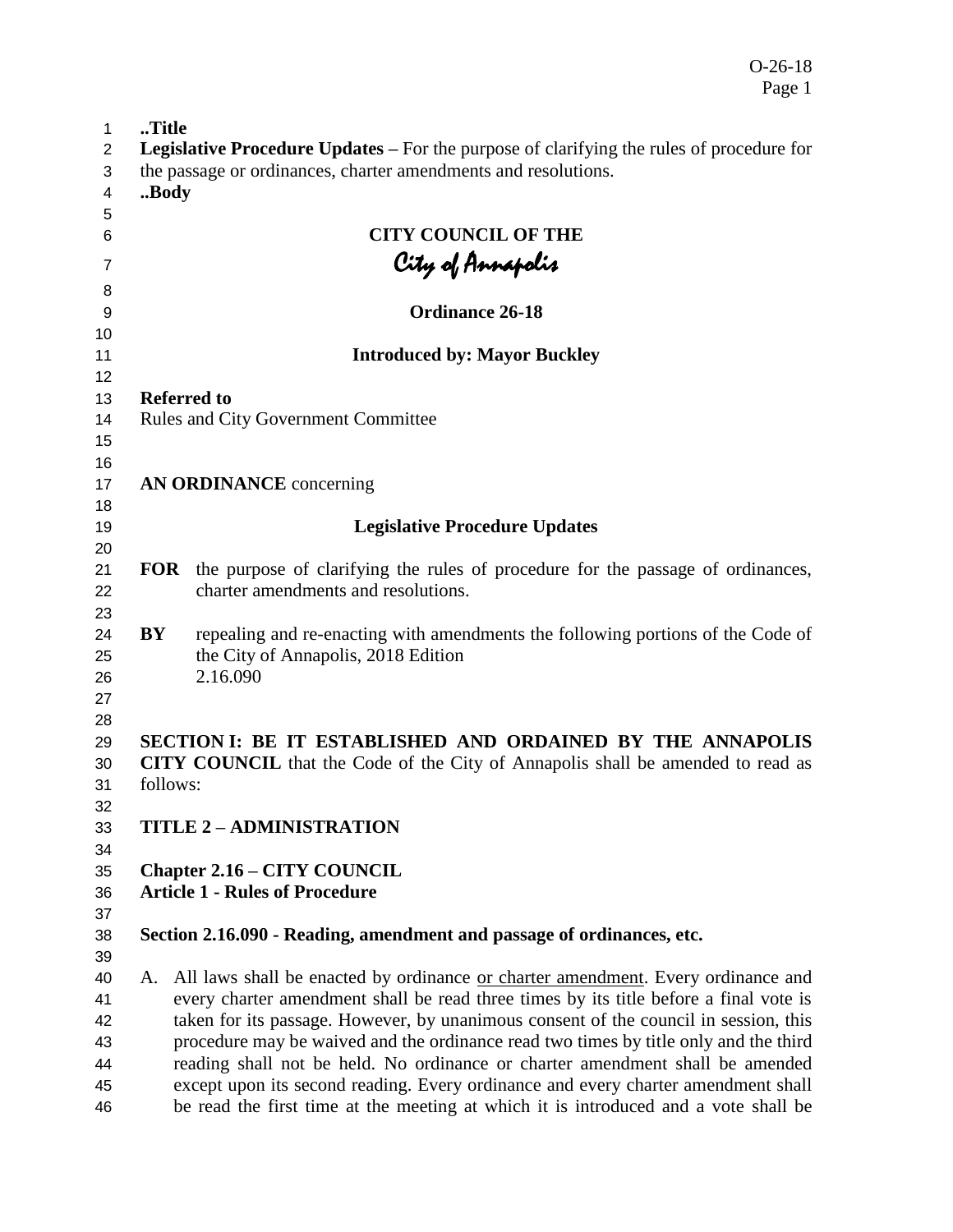taken on the first reading. The ordinance or charter amendment shall then lie on the table, after which it shall be read the second and third time and final action taken. All three readings of an ordinance and charter amendment shall occur during the same term of the Council.

 B. With the exception of referrals to the Planning Commission, all ordinances, resolutions and charter amendments shall be discharged without the necessity of a motion from any committee or commission to which it has been referred ninety days after first reading. The ordinance or charter amendment shall thereafter be placed on the agenda of the next regular City Council meeting and all subsequent Council meetings until the Council votes to postpone consideration for a specific amount of 11 time not to exceed ninety days, or votes to adopt or defeat the legislation. All legislation referred to the Planning Commission shall be by way of the Department of Planning and Zoning which shall complete its review, make recommendations, and place the legislation on the agenda of the Planning Commission meeting that is to take place within sixty days of the first reading by the City Council. An ordinance that proposes to amend the zoning of any piece of property shall be referred to the Planning Commission and may not be placed upon a City Council agenda until the findings and recommendations of the Planning Commission have been received consistent with Chapter 21.34. Other legislation referred to the Planning Commission shall be discharged without the necessity of a motion from the Planning Commission one hundred eighty days after first reading by the City Council. The legislation shall thereafter be placed on the agenda of the next meeting and all subsequent regular meetings until the City Council votes to postpone consideration for a specific amount of time not to exceed ninety days, or votes to adopt or defeat the legislation.

 C. All resolutions shall be read twice by title and may be passed after the second reading. Every resolution shall be read the first time at the meeting at which it is introduced, and the resolution shall then lie on the table after which it shall be read a second time and final action taken. Both readings of a resolution shall occur during the same term of the Council.

30 D. The foregoing notwithstanding, by a unanimous consent of the council in session, the City Council in session, by a unanimous vote, may waive the procedure set forth in subparagraphs A and C of this Section 2.16.090, for the reading of ordinances and 33 resolutions prior to voting to adopt or defeat any ordinance or resolution may be **passed** at the meeting of theits introduction.

 E. A fiscal impact note shall be submitted by the Finance Director on every ordinance, charter amendment, and resolution no later than the date such ordinance, charter amendment, or resolution is to be heard at public hearing. Any ordinance or resolution waiving or reducing City fees shall be referred to the Finance Committee and then lie on the table after which shall be read the second time and final action taken.

 F. The member or members of the City Council who have requested the drafting and introduction of a charter amendment, ordinance, or resolution shall be identified by title and name following the heading "Introduced by." The first member requesting the drafting of a specific piece of legislation may make a determination as to whether any other members of the City Council may be listed under "Introduced by" and the order in which those members are to be introduced. Any other member of the City